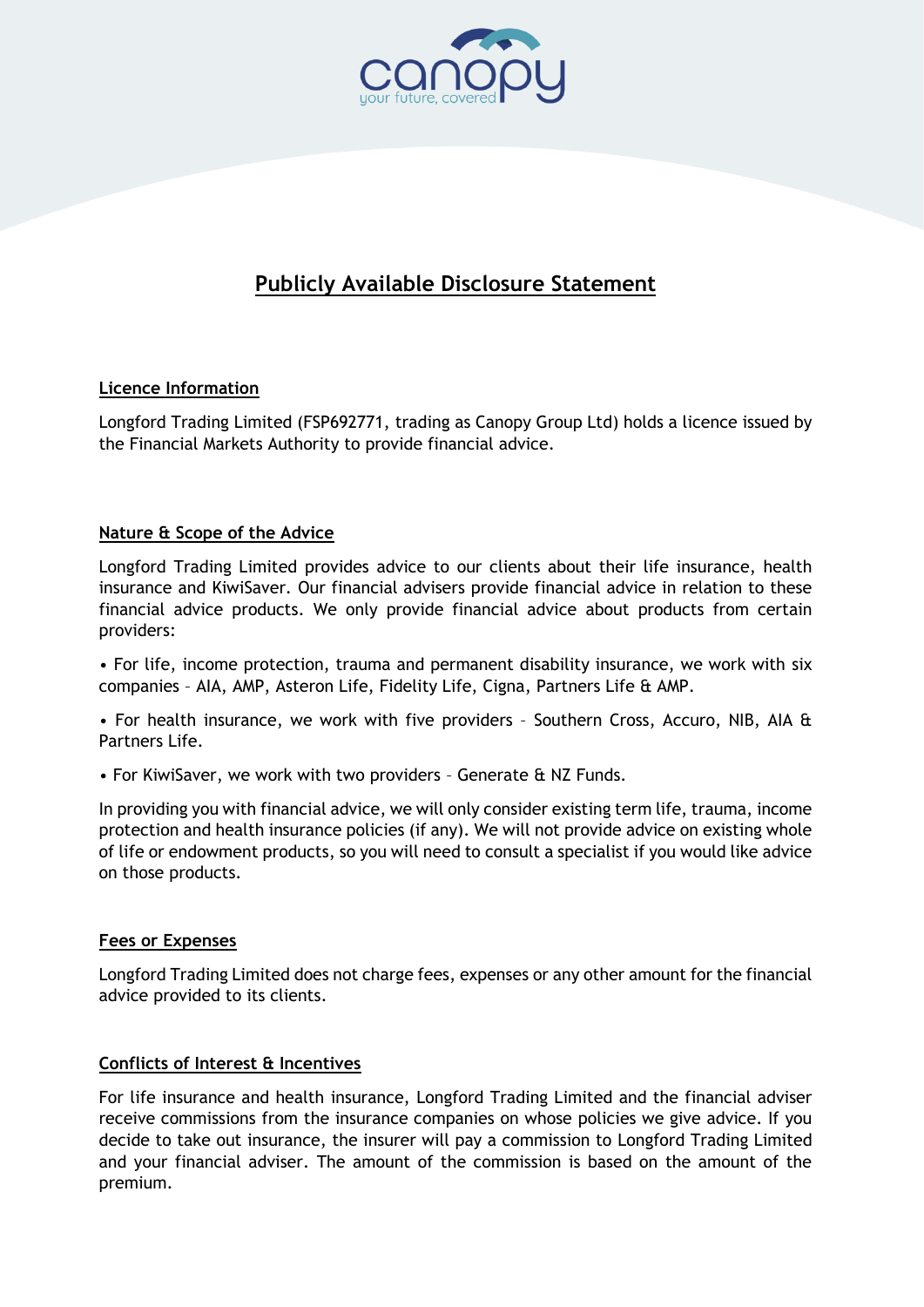

To ensure that our financial advisers prioritise the client's interests above their own, we follow an advice process that ensures our recommendations are made on the basis of the client's goals and circumstances. All our financial advisers undergo annual training about how to manage conflicts of interest. We undertake a compliance audit, and a review of our compliance programme annually by a reputable compliance adviser.

## **Complaints Handling & Dispute Resolution**

If you are not satisfied with our financial advice service you can make a complaint by emailing either Darren O'Sullivan - [darreno@canopygroup.co.nz,](https://canopygroup.sharepoint.com/sites/TDrive/Shared%20Documents/FAP%20Compliance/Disclosure%20Statements/Templates%20in%20Word%20-%20edit%20via%20these/darreno@canopygroup.co.nz) or by calling: 022 0357 003 and Rosie O'Sullivan [rosieo@canopygroup.co.nz,](mailto:rosieo@canopygroup.co.nz) or by calling: 020 4098 5663. You can also write to us at: PO Box 136410 Sylvia Park, Auckland. When we receive a complaint, we will consider it following our internal complaints process:

• We will consider your complaint and let you know how we intend to resolve it. We may need to contact you to get further information about your complaint.

• We aim to resolve complaints within 10 working days of receiving them. If we can't, we will contact you within that time to let you know we need more time to consider your complaint.

• We will contact you by phone or email to let you know whether we can resolve your complaint and how we propose to do so.

If we can't resolve your complaint, or you aren't satisfied with the way we propose to do so, you can contact the Financial Dispute Resolution Service.

The Financial Dispute Resolution Service provides a free, independent dispute resolution service that may help investigate or resolve your complaint, if we haven't been able to resolve your complaint to your satisfaction.

You can contact Financial Dispute Resolution Service by emailing [enquiries@fdrs.org.nz](mailto:enquiries@fdrs.org.nz) or by calling 0508 337 337. You can also write to them at: Freepost 231075, PO Box 2272, Wellington 6140.